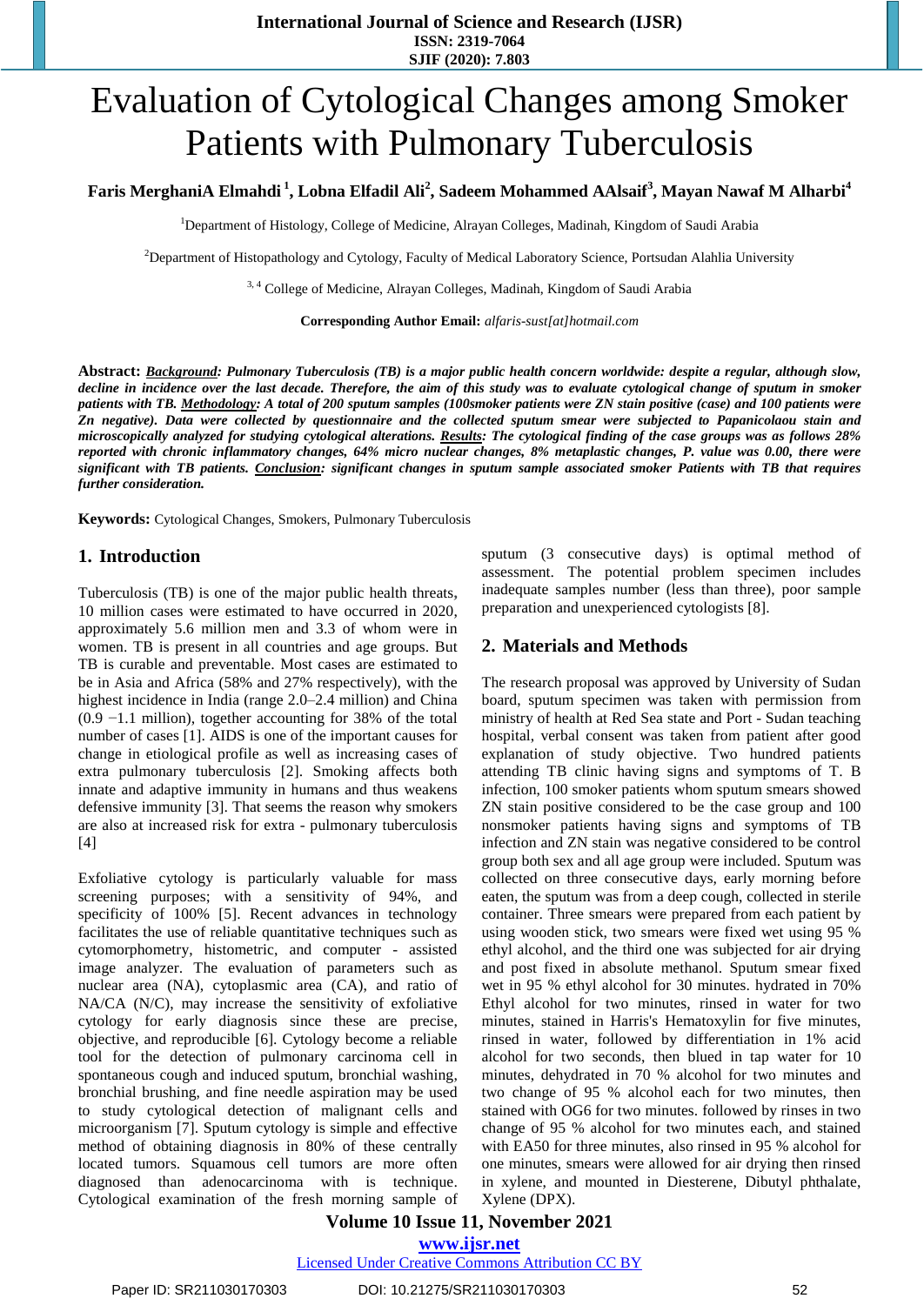#### **International Journal of Science and Research (IJSR) ISSN: 2319-7064 SJIF (2020): 7.803**

**Statistical analysis:** Statistical analysis was carried out on all samples using the Frequencies, cross tabulation and chi square were calculated, to determine statistical significance (P<0.05) with 95% confidence level.

#### **3. Results**

Two hundred patients were evaluated cytologically, one hundred (non - smokers) of whom were free from TB infection (control group) using Z. N stain, while the othersuffered from TB infection are smokers. There were different age groups participated within this study. Their age was range from 20 years to 78 years; the mean age was 32.6 years. Within the case group the most frequent age group was (41 - 50 years). as shown in (Table - 1).

The cytological finding of the case groups was as follows 28% reported with chronic inflammatory changes, 64% micro nuclear changes, 8% metaplastic changes, P. value was 0.00, there were significant with TB patients and cytological finding, as shown in (Table - 2).

The association between age and cytological finding among case group the age group 40 - 50 years showed 6%metaplastic changes, 26% micronuclear changes, 16% chronic inflammatory changes, while the age group 60 - 70 years there was lower incidence of metaplastic changes  $(2%)$ , as shown in (Table - 3). P value was 0.156. There were no significant differences among case group.

| Table 1: Distribution of the study population by age |  |  |  |  |  |
|------------------------------------------------------|--|--|--|--|--|
|------------------------------------------------------|--|--|--|--|--|

|                | . .                                |
|----------------|------------------------------------|
| <b>Smokers</b> | Control (nonsmokers - ZN negative) |
|                |                                    |
| 22%            | 45%                                |
| 25%            | 27%                                |
| 35%            | 17%                                |
| 14%            | 11%                                |
| 4%             | 0%                                 |
|                | (ZN positive)                      |

| <b>Table 2:</b> Frequency of cytopathological changes among the |                   |  |  |
|-----------------------------------------------------------------|-------------------|--|--|
|                                                                 | study population. |  |  |

| Results              | <b>Smokers</b>  |    | Control (non - smoking |    |  |
|----------------------|-----------------|----|------------------------|----|--|
|                      | (T. B patients) |    | $-TB$ negative)        |    |  |
|                      |                 | %  |                        | %  |  |
| Acute inflammation   |                 |    | 69                     | 69 |  |
| Chronic inflammation | 28              | 28 |                        |    |  |
| Micronuclear         | 64              |    |                        |    |  |
| Metaplasia           |                 |    |                        |    |  |
| Normal               |                 |    |                        |    |  |

**Table 3:** Relationship between of cytopathological changes

| and age              |           |  |                           |    |  |
|----------------------|-----------|--|---------------------------|----|--|
|                      | $20 - 30$ |  | $-40$   41 - 50   51 - 60 |    |  |
| Acute inflammation   |           |  |                           |    |  |
| Chronic inflammation |           |  | 16                        |    |  |
| Micronuclear         |           |  | 26                        | 12 |  |
| Metaplasia           |           |  |                           |    |  |
| Normal               |           |  |                           |    |  |



**Figure 1:** Photomicrograph of sputum - case groupcontainingmetaplasia (Pap Stain 400x)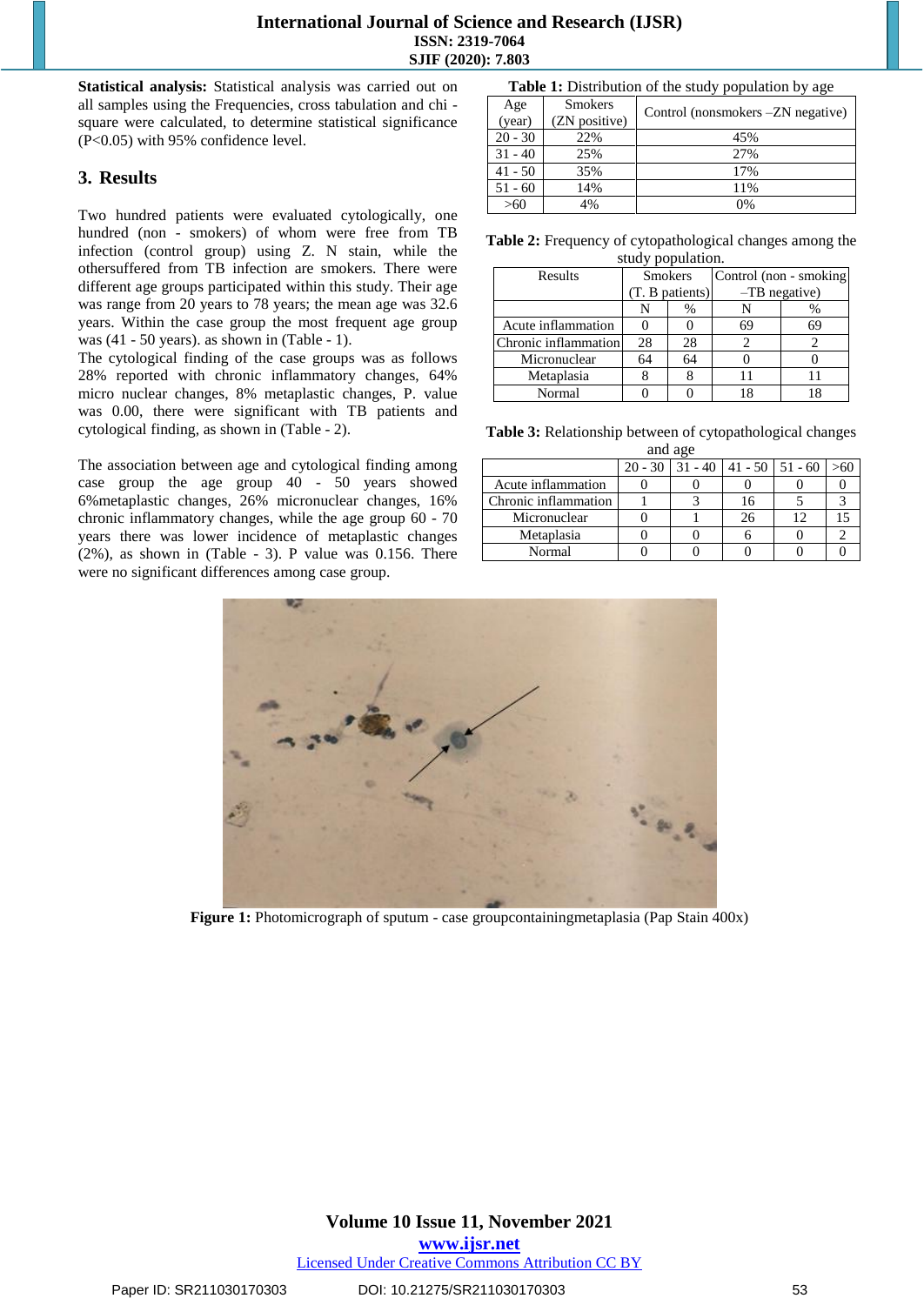#### **International Journal of Science and Research (IJSR) ISSN: 2319-7064 SJIF (2020): 7.803**



**Figure 2:** Photomicrograph Epithelial cell (case group) showing nuclear enlargement (micro - nuclear changes)



**Figure 3:** Photomicrograph (case group sputum) containing lymphocyte and macrophage (Pap Stain 400x)

#### **4. Discussion**

TB is the 13th leading cause of death and the second leading infectious killer after COVID - 19 (above HIV/AIDS) [\[9\]](https://journals.plos.org/plosone/article?id=10.1371/journal.pone.0239333#pone.0239333.ref005).

It is common in area that loss the health care and the rural area. TB is usually association with HIV patient, diabetes mellitus patient, malnutrition, Malaria, alcoholism, and chronic renal failure's is world greatest infectious that kills women at reproductive age. Report found that smoking more than 20 cigarette a day also increase the risk of TB [\[10\]](https://journals.plos.org/plosone/article?id=10.1371/journal.pone.0239333#pone.0239333.ref005).

Our study confirms previous studies that showed an association between smoking and tuberculosis infection in at risk groups. [\[11\]](https://journals.plos.org/plosone/article?id=10.1371/journal.pone.0239333#pone.0239333.ref005). For example, in an immigrant population Plant *et al* [\[12\]](https://journals.plos.org/plosone/article?id=10.1371/journal.pone.0239333#pone.0239333.ref005). reported a higher risk of infection among smokers which increased with duration of smoking. In contrast to previous studies investigating specific high - risk groups, the current study is the first to investigate the association between smoking and tuberculosis infection in a cross - sectional population survey in a high incidence community. The reason for the increased risk of infection in smokers is unclear but may be explained by the effects of smoking on pulmonary host defenses. Smoking has been shown to reduce natural killer cytotoxic activity, to suppress T cell function in both lung and blood, to impair mucociliary clearance of particles, and to increase numbers of alveolar macrophages in the lower respiratory tract. Cells of the macrophage - phagocytic group influence immediate or innate immunity through their handling and elimination of mycobacteria, and products of cigarette smoke may therefore favour persistence and/or replication of ingested mycobacteria by impairing the macrophage or dendritic cell function. [\[13,](https://journals.plos.org/plosone/article?id=10.1371/journal.pone.0239333#pone.0239333.ref005) 14]. We Recommended large sample size to evaluate the relation between tuberculosis and lung cancer should be taken in future studies. Specialized technique in TB infection detection may be used to confirm diagnosis e. g., Immunocytochemistry and polymerase chain reaction (PCR)

#### **References**

[1] NasiellM, Roger V. Cytological findings in sputum in pulmonary tuberculosis. Lakartidinining.2020; 74 (5):  $p.330 - 335.$ 

### **Volume 10 Issue 11, November 2021**

**www.ijsr.net**

Licensed Under Creative Commons Attribution CC BY